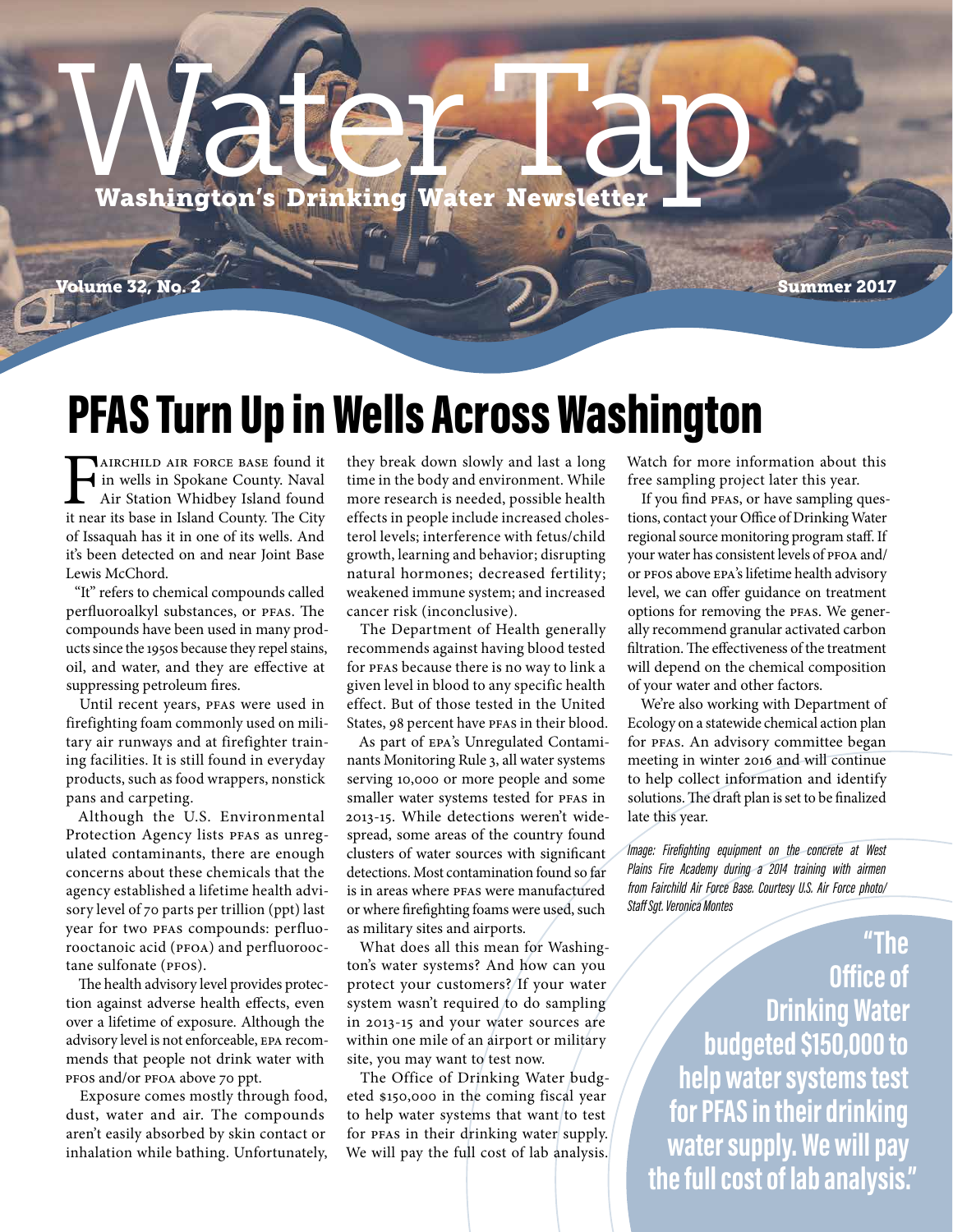## EPA Shows Up at Stevens PUD's Door!

LE UCY EDMONDSON, director of the Environmental Protection Agency's (EPA)<br>
Operations Office in Lacey, Washington, traveled to Loon Lake recently to present ucy EDMONDSON, director of the Environmental Protection Agency's (EPA) Operations Office in Lacey, Washingthe Stevens Public Utility District (PUD) with the 2016 EPA Region 10 Drinking Water State Revolving Fund WATERS award. The award recognizes the PUD's excellent work on the arsenic remediation project at their Mission Ridge Water System in northwestern Stevens County.

This project joins four other WATERS award winners in EPA Region 10, and was the only nominee for the State of Washington.

The main well of the 39-connection Mission Ridge Water System had arsenic readings, at one time, of up to 21 parts per billion (ppb), more than twice the maximum contaminant level (MCL) of 10 ppb.

Former General Manager and Engineer Dick Price (retired), and PUD staff spent countless hours testing existing private wells in hopes of purchasing them to connect to the system, purchasing property and drilling an additional well for the system, and even trying to develop the other existing wells used for the Mission Ridge system. But none of these avenues remediated the looming arsenic problem that was upon this small water system until… the Stevens Public Utility District negotiated an agreement with the City of Kettle Falls to install a master meter



*Lucy Edmondson (left), presents the WATERS Award to PUD staff Wade Carpenter, Charisse Willis and Dave Sellers on April 27.*

from the city's water system to distribute water to the Mission Ridge Water System.

The utility installed 7,835 feet of HDPE pipe (mostly installed by trenching because of culturally sensitive areas), meters and vaults, a new booster station, solenoid valve and pump house piping changes. Then came environmental studies, an archaeological and cultural survey and an agreement with the Confederated Tribes of the Colville Reservation to curate any archeological findings. Finally, after many hours of engineer-

ing and planning, the project was completed last summer.

The Stevens PUD resolved the arsenic issue and reduced the arsenic readings by almost 75 percent to below the MCL.

Funding for this project included a grant and loan from the Department of Health.

EPA recognized Dick Price, former Stevens PUD engineer and general manager, the PUD staff, and the City of Kettle Falls for seeing this project to fruition. *Water Tap* congratulates Stevens PUD on a job well done!

#### PFAS Scare a Reminder of the Value of Water

**Garin Schrieve, Director of the Office of Drinking Water**

SAFE AND RELIABLE D<br>the lifeblood of our<br>few think about its<br>they have to go without. afe and reliable drinking water is the lifeblood of our communities, yet few think about its importance until

Recently, the city of Airway Heights faced that situation first-hand with the discovery of perfluoroalkyl substances or "PFAS" in their water supply. The contamination is assumed to have come from firefighting foams used at nearby Fairchild Airforce Base.

While the city wasn't responsible for the contamination, they scrambled to warn their customers not to drink the water. They provided bottled water, opened an intertie with the City of Spokane, flushed the water lines and conducted follow-up testing to verify that the water is now safe. This took many days and the impact to businesses and the public was significant.

Thankfully, Airway Heights had alternate supply options and partners to help get their community back online quickly. Other communities might not be so lucky.

At a time when most people's cable or cell phone bills dwarf their water bill, events like those in Airway Heights remind us of the value of water—and of the importance of the work the drinking water community does every day to protect source water, maintain infrastructure and conduct robust monitoring programs.

To underscore the importance of this work, the Office of Drinking Water recently updated its vision statement: "The people of Washington understand the value of safe and reliable drinking water to healthy communities and a vibrant economy. As a result, our public water systems have the technical, managerial and financial capacity they need to provide it, now

and for generations to come."

The foundation of this vision is a public recognition of the value of safe and reliable drinking water.

We as a drinking water community



*ODW Director Garin Schrieve*

can get better about telling and retelling the story of the value of water. We can get better about working together to coordinate messages and at amplifying and sustaining those messages using social media, the public health system and strong partnerships.

We at the Office of Drinking water look forward to working with Washington's drinking water community to help build that foundation.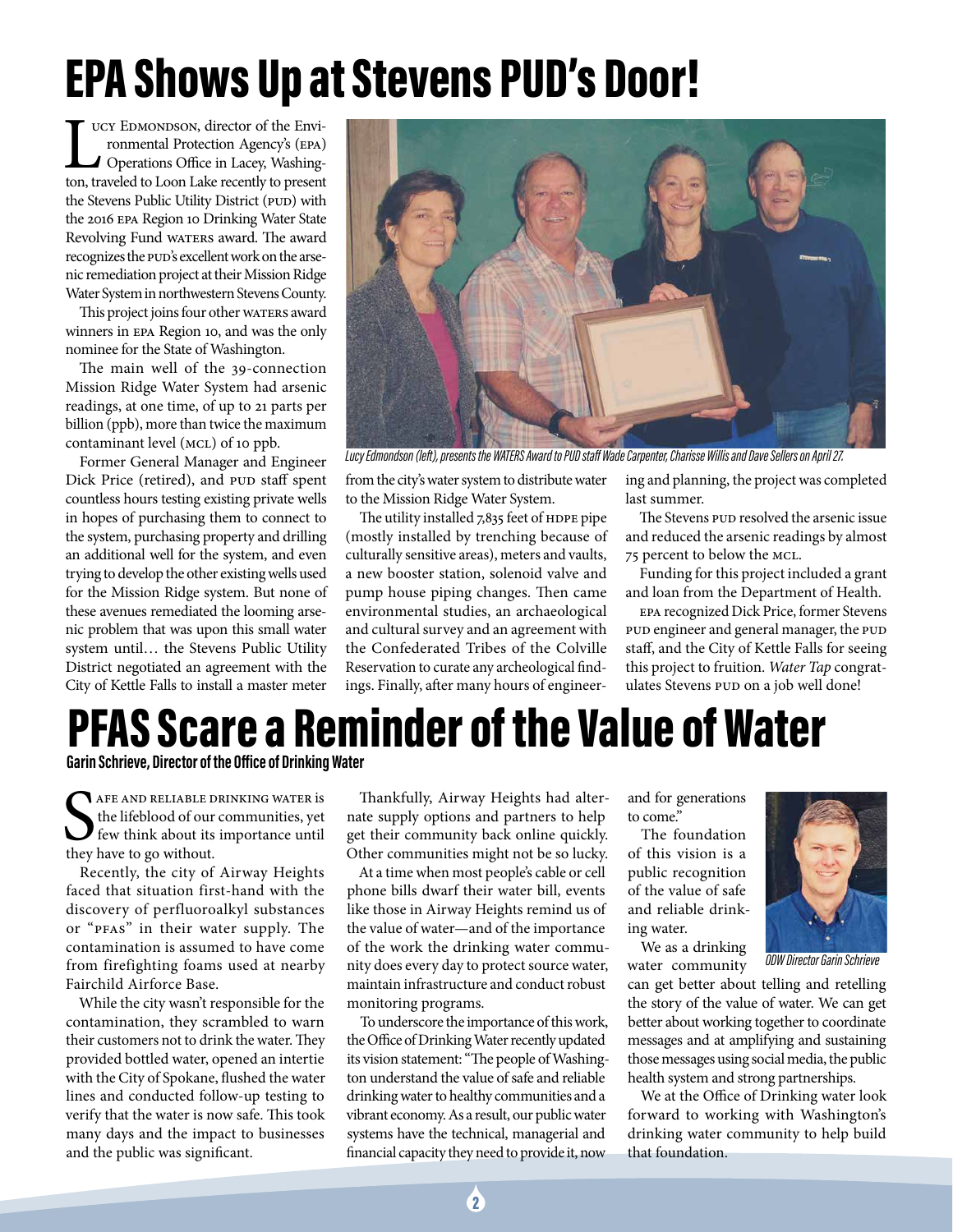# New Waterworks Renewals Offered Online

**By Peggy Barton, Director of Washington Certification Services**

THE WATERWORKS Operator Certification Program and its partners at Green River College's Washington Certification Services are updating the annual renewal process, starting with 2018 certificate renewals.

Beginning in November 2017, eligible certified waterworks operators will receive their 2018 renewal notice by email only. Operators must make renewal payments online by debit or credit card. We will not accept payment by check or money order.

For information about online renewal for operators, visit Washington Certification Services at **www.wacertservices.org/WaterRenewal.** The payment log-in will be activated in November of 2017.

For instructions on updating email or postal mailing addresses, operators can visit **www.doh.wa.gov/OpCert.**

#### **Benefits for Operators**

- 6 Email reminders if the renewal fee has not been paid yet.
- 6 Opportunity to pay immediately using the link in the electronic renewal notice.
- 6 Ability to print a receipt immediately after payment.
- 6 Opportunity to avoid late fees by renewing early.
- 6 A payment confirmation sent by email.
- 6 A validation card mailed quickly, usually within 10 business days of payment.

#### **Benefits for Employers**

Employers who pay their operators' annual renewal fee can also use the online system. Benefits include:

6 No need to wait for operators to provide you with their hard-copy renewal notice.

- 6 Ability to log-in to pay using the operator's certification number and name.
- 6 Opportunity to avoid late fees by renewing early.
- 6 Eliminating processing of costly checks by using the company credit card.
- 6 Both a printed and emailed receipt of payment to reconcile your credit card statement.
- 6 Online eligibility screening to avoid duplication of payments.

We are excited about improvements we are making in the Waterworks Operator Certification Program and the opportunity to provide operators with an online renewal process. Certified waterworks operators and public water systems should watch their email this fall for more information about the new online renewal process.

If you have questions, call Peggy Barton at 253-288-3357.

### **Join Our Next Advisory Group Meeting**

**The next Drinking Water Advisory Group (DWAG) meeting is Monday, September 11.** 

**We established the advisory group because we want to hear about the topics that matter most to you. DWAG meets four times a year: the first Monday of** 

**March and June, the second Monday of September, and the first Monday of December. Meetings start at 9 a.m. and typically end around noon.** 

**You may attend the September meeting at any ODW office in Tumwater, Kent, or Spokane. Visit the DWAG**

**webpage at www.doh.wa.gov/DWAG to learn more and sign up to receive email announcements.**

**We invite you to send your ideas and comments to dwinfo@doh.wa.gov. Thank you for helping to keep Washington drinking water safe and reliable!**

## Congratulations TOP Performers!

**RESULTS ARE IN for our surface water**<br>Treatment Optimization Program<br>ing data show that our conventional and Treatment Optimization Program (TOP) awards. Turbidity monitoring data show that our conventional and direct filtration surface water treatment plants continue to perform above regulatory standards—and provide better public health protection.

Four systems achieved 16 consecutive years of optimization in 2016, earning platinum awards! We also award bronze, silver, and gold certificates to systems the first time they meet the turbidity goals for three, five, and 10 consecutive years, respectively. This year, three systems earned silver awards: Castle Rock Municipal Water, Town of Metaline Falls and Rosario Water System.

The Chehalis Water Department earned a bronze award. Congratulations!

The filtered water turbidity goals we adopted for these systems are not regulatory. Instead, we encourage systems to achieve optimal water quality using existing facilities, which provides a larger margin of safety. The performance of rapid rate filters for turbidity removal is a key element in protecting consumers from microbial contaminants and maximizing public health.

#### **For more information**

To learn more about TOP and treatment optimization, visit Performance of Rapid Rate Filtration Plants in Washington at: **www.doh.wa.gov/TOP.**

**Platinum Award**

Arlington Water Department (2001-2016) Lake Whatcom Water & Sewer District – South Shore W.S. (2001-2016) Pasco Water Department (2001-2016) Skagit County PUD #1 – Judy Reservoir System (2001-2016) **Gold Award** City of Kelso (2006-2016) **Silver Award**

City of Bellingham (2011-2016) **Castle Rock Municipal Water (2012-2016)** City of Everett Department of Public Works (2009-2016) Lummi Island Scenic Estates Community Club (2008-2016) **Town of Metaline Falls (2012-2016)** River Bend Water System (2009-2016) **Rosario Water System (2012-2016)** Ryderwood Improvement & Service Association (2008-2016) City of Woodland (2009-2016) City of Yakima Water Division (2010-2016) **Bronze Award Chehalis Water Department (2014-2016)** Olympic View Water & Sewer District (2013-2016) City of Snohomish (2013-2016)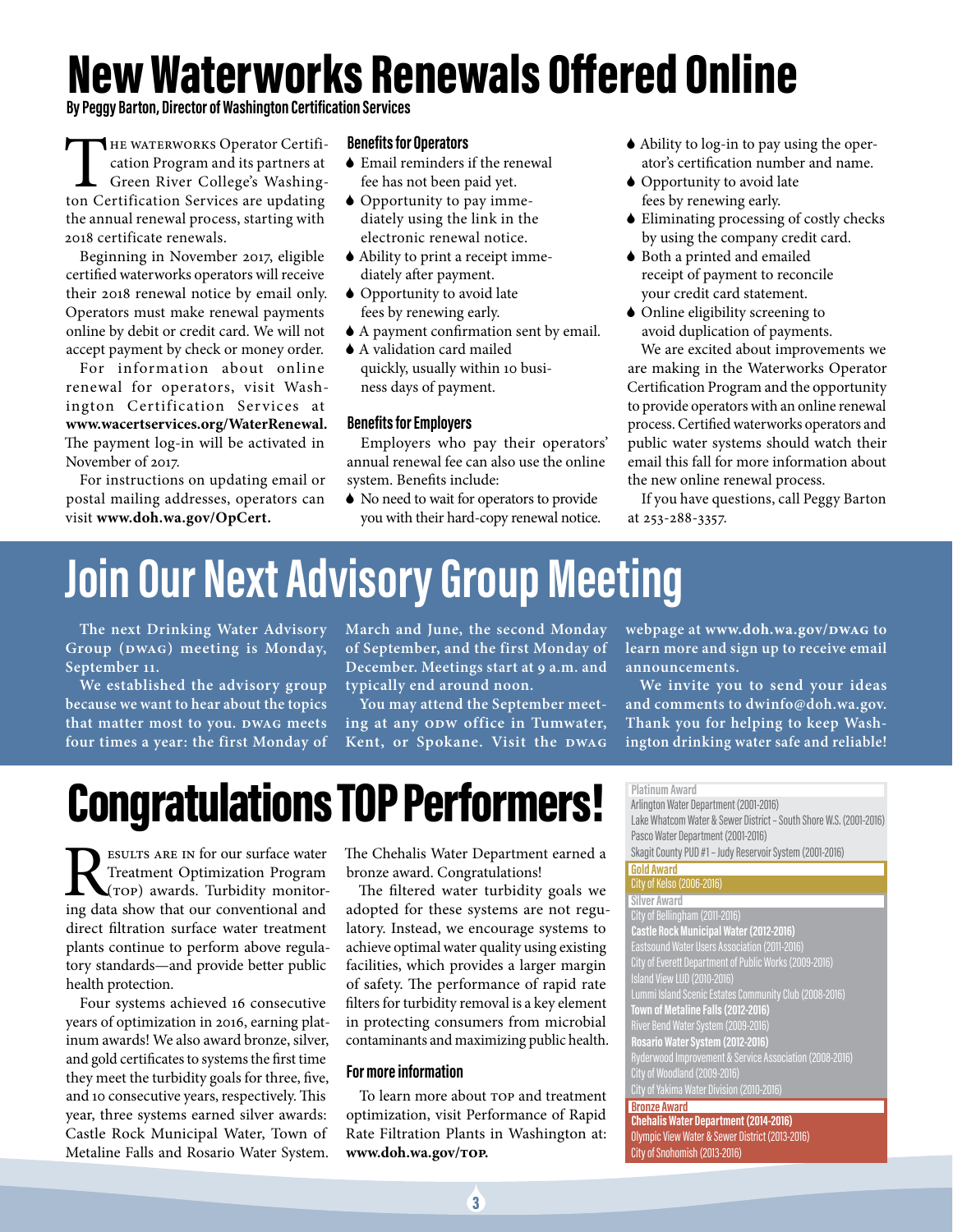











#### Bremerton Celebrates a Banner Year in 2017

OUT IS SHAPING UP to be a very good year<br>for the City of Bremerton Water Utility.<br>The city began the year by celebrating the<br>100<sup>th</sup> anniversary of its water system with the 017 is shaping up to be a very good year for the City of Bremerton Water Utility. The city began the year by celebrating the theme: "From a Visionary Past to an Inspired Future: 100 Years of Bremerton Water."

In March, the year got even sweeter with news that the utility would receive a 2017 Exemplary Source Water Protection Award from the American Water Works Association (AWWA) this summer. The award recognizes organizations in North America that have exemplary source water protection programs.

Bremerton's water managers knew from the beginning that protecting water at its source is the most responsible and economical approach to delivering safe and reliable drinking water. They purchased water resource lands long before they used them for a water supply.

"Because Bremerton's water managers recognized the importance of source water protection early on, the city has been able to comply with increasing regulation with a few system upgrades," said Bremerton Water Resources Manager Kathleen Cahall. "Owning and protecting the Union River watershed is one of the most important investments the city made to ensure the vitality of its community."

A new water history exhibit at the Kitsap History Museum, 280 4<sup>th</sup> Street, in downtown Bremerton celebrates that achievement. The exhibit praises the visionary accomplishments of the water system founders and ties together the roles the water system and its largest customer, the Puget Sound Naval Shipyard, play in the city's rich history.

"One hundred years into its operation, we celebrate the foresight of water professionals who built a drinking water system anchored by Casad Dam and delivered by a complex network of pipes, pump stations and reservoirs to serve a growing city through the war years and beyond," said Bremerton Mayor Patty Lent. "Continued conscientious operation, maintenance and watershed protection ensure excellent quality at the tap. We are inspired by the past to be responsible water system stewards, and we look forward to the next century of service to our customers."

The exhibit will be on display through September of 2017.

*Above, clockwise: Casad Dam, ca. 2010; Casad Dam under construction before its 1957 opening; the original Bremerton Water Works Pumping Station; and the Bremerton Water Works School, ca. 1954. All photos courtesy City of Bremerton.*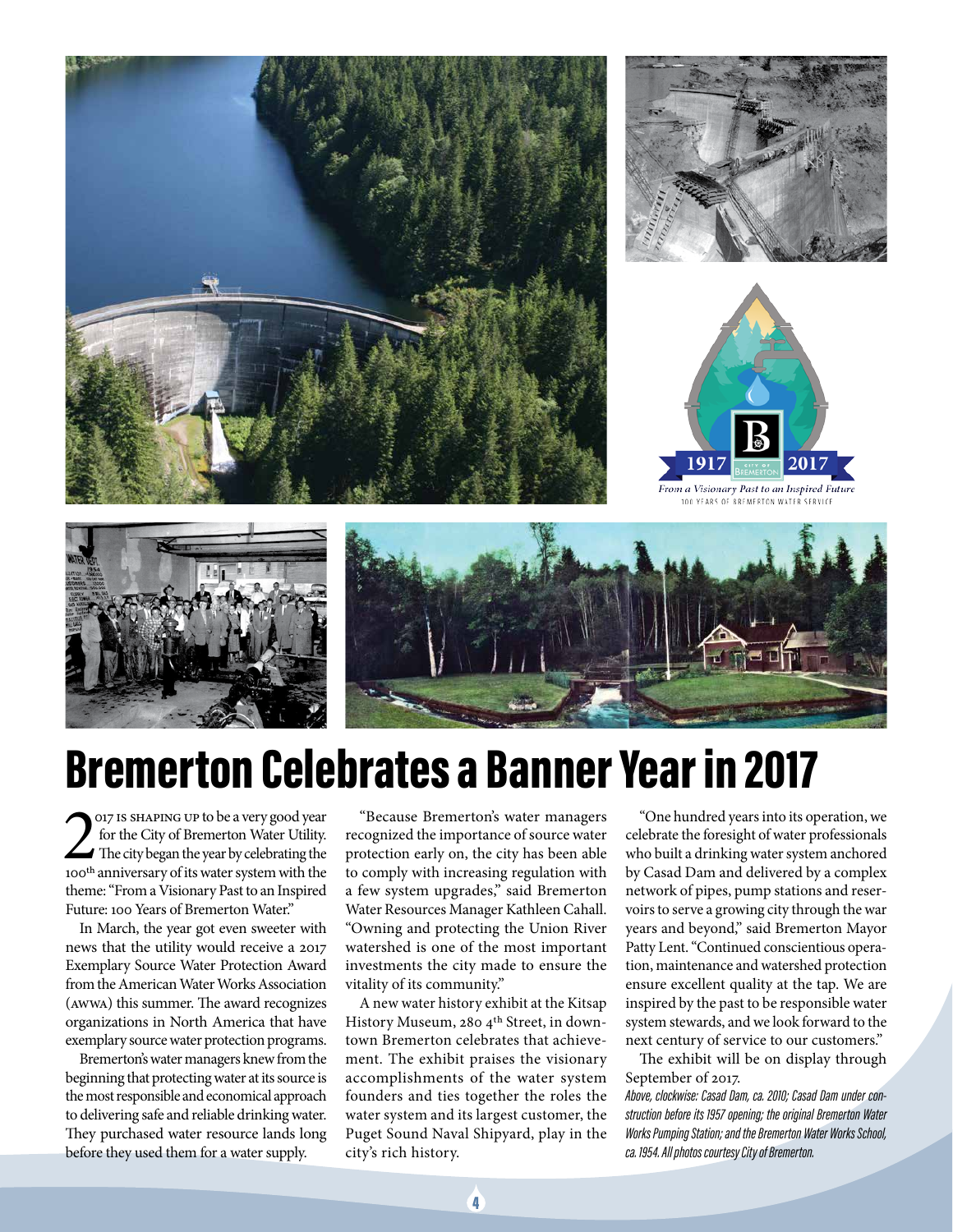# Drinking Water Week Awards Go to (drumroll) …

THE OFFICE OF DRINKING WATER (ODW) celebrates National Drinking Water Week every year during the first full week of May. Gover-<br>nor Jay Inslee issued a proclamation recognizing the importance of a healthy water infrastruct nor Jay Inslee issued a proclamation recognizing the importance of a healthy water infrastructure to public health, economic growth and the well-being of future generations.

ODW recognized six operators and water systems who did an outstanding job of providing safe and reliable drinking water to their customers. Award winners were nominated by their peers, stakeholders and others in the industry.



Mike retired from the City of Camas after working his way up to water supervisor. He understands the value of safe, reliable drinking water and always worked toward the goal of a healthy water infrastructure by gaining knowledge and collaborating with others.

He is valued throughout the industry, by regulators and colleagues alike, for his insight, experience and integrity. We congratulate Mike on his retirement. He will be greatly missed.



Bill (*second from left*), an operator and water quality specialist with the City of Pasco, is a great role model and educator who is committed to expertise in water treatment and quality. He uses his knowledge and skill to help other water systems and further the education and growth of other operators and field staff.

He also has coordinated school field trips and successfully engaged second-graders, getting them excited about the importance of water treatment, which is no small feat.



We honored Wayne, for his dedication in serving the Enterprise Estates water system in Ferndale. He has worked for over two decades providing safe and reliable drinking water to his customers and neighbors.

During a windstorm that knocked out power to the water system's well, Wayne monitored the generator night and day and kept the water flowing, even though trees were falling on the lots adjacent to the well. He continues to maintain his waterworks certification in order to serve his community.



The Greater Bar Water District consolidated other smaller water systems during a major construction project. Doing so eliminated a problematic, failed water system that had been on a health advisory for over a decade.

By consolidating and obtaining permits to expand, the district put public health first, boosting the economic benefits to the communities they serve.



Before she retired, Betty Vance was instrumental in forming the Valley Water District near Puyallup and consolidating various smaller water systems.

She excelled in leadership and communicating the value of a healthy water infrastructure and the need for sound financial and managerial plans. Betty used her educational and negotiating skills to work with ODW in applying successful business models to centralize the water management of smaller systems.



Paul Reebs (*center*) retired from the City of Kelso after a successful career spanning 40 years. Under his leadership, the city won water optimization awards for each of the past 10 years, which earned the city a Treatment Optimization Program Gold Award. For three years running, the Kelso water plant has been the state's top-ranked surface water plant.

During his tenure, Paul went above and beyond to ensure safe and reliable drinking water. He is respected for his honesty, integrity and commitment to public health and will be greatly missed.